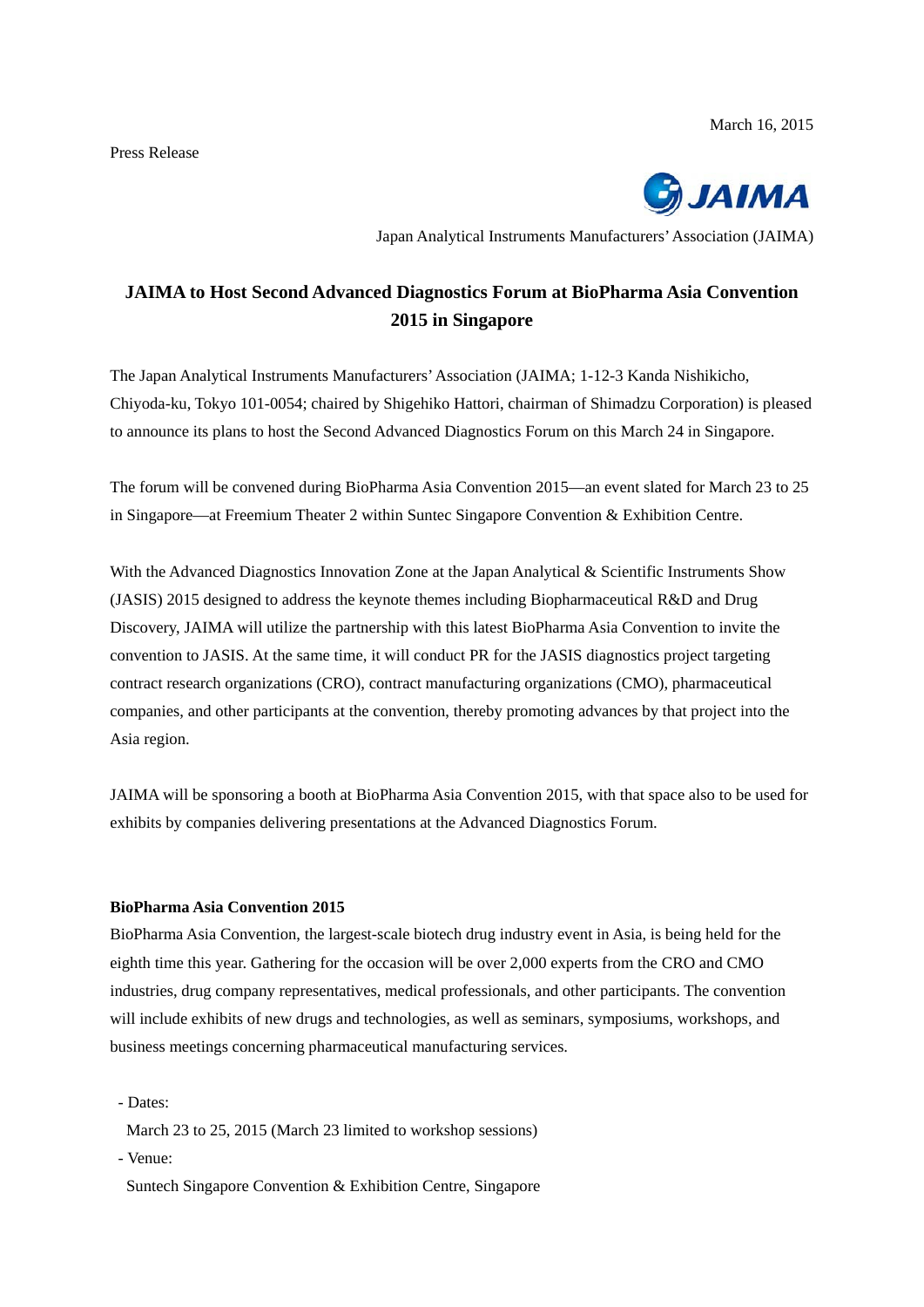- Sponsor:

Terrapinn Pte Ltd. (1 Harbourfront Place #18-01, Harbourfront Tower 1, 098633, Singapore)

- Official website:

http://www.terrapinn.com/exhibition/bio-asia/index.stm

#### **Japan Analytical & Scientific Instruments Show (JASIS)**

JASIS, Asia's largest-class exhibition of analytical and scientific instruments, is an annual event co-sponsored by JAIMA and the Japan Scientific Instruments Association (JSIA). This year's edition will be convened over the three-day period of September 2 (Wed.) through 4 (Fri.) at Makuhari Messe and nearby facilities.

Official website: http://www.jasis.jp/

#### **Profile of Second Advanced Diagnostics Forum in Singapore**

- 1. Official English name: JAIMA Advanced Diagnostics Forum
- 2. Date and time: March 24 (Tue.), 11:00 a.m.–5:00 p.m.
- 3. Venue:

 BioPharma Asia Convention 2015, Freemium Theater 2, Suntech Exhibition & Convention Centre, Singapore

- 4. Talks (see following forum program for details):
- Keynote lecture
- Shohei Yamamura
- Planning Officer, Research Planning Office of Life Science and Biotechnology,

National Institute of Advanced Industrial Science and Technology

- Invited presentations

Four JAIMA member companies, four non-JAIMA-member companies, two JAIMA affiliated companies

5. Inquiries**:** 

Japan Analytical Instruments Manufacturers' Association (coordinator: Kyoichi Komori) Tel: +81-3-3292-0642 E-mail: webmaster@jaima.or.jp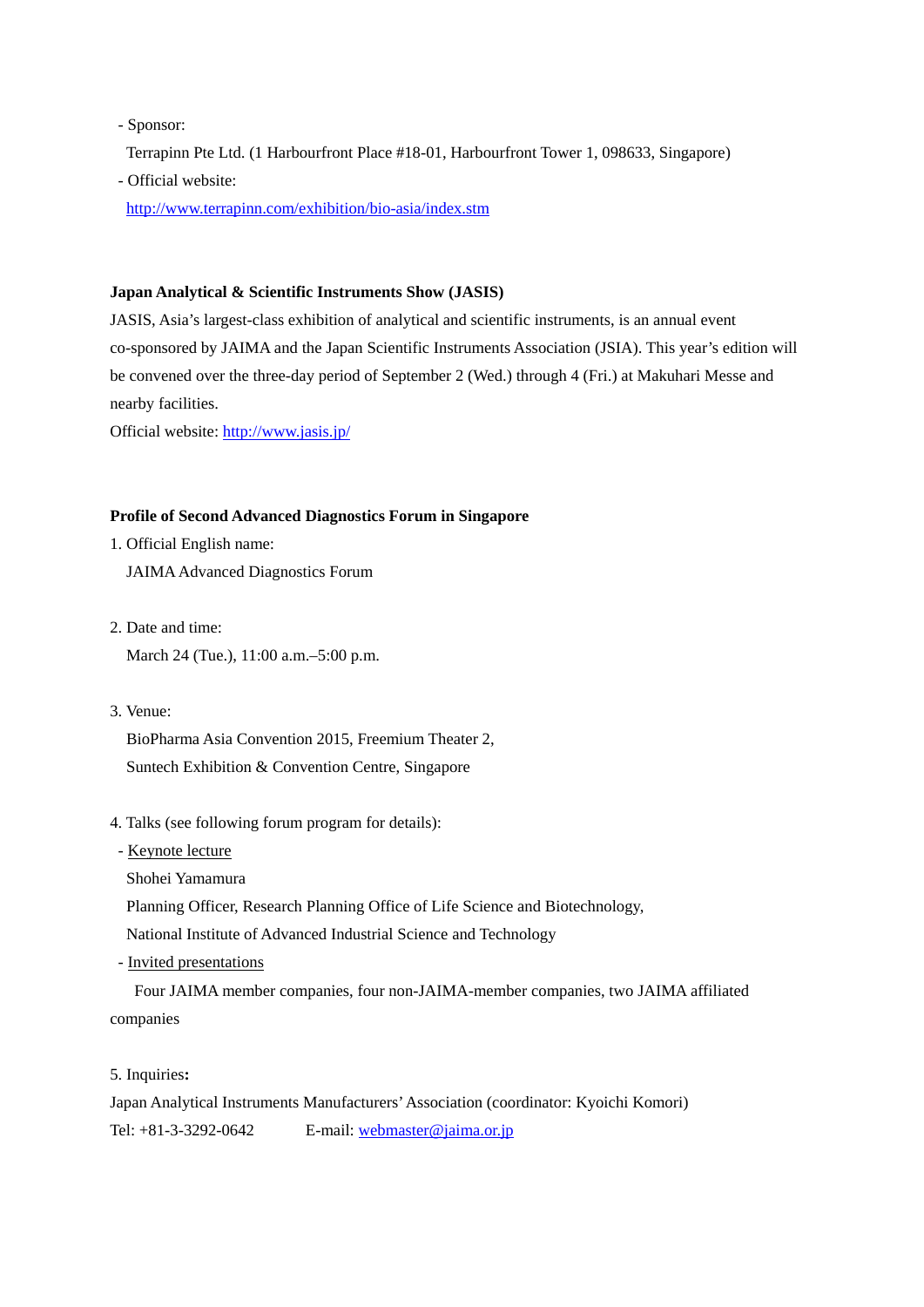## **Forum Program (March 24, 2015)**

| 11:00                                         | <b>Welcome Address</b>                                                              |  |
|-----------------------------------------------|-------------------------------------------------------------------------------------|--|
|                                               | Takeshi Kawamoto, Chairman of the International Affairs Committee, JAIMA            |  |
| <b>Key Note Lecture</b>                       |                                                                                     |  |
| 11:05                                         | Cell Microarray Chips for Early Diagnosis                                           |  |
|                                               | Shohei Yamamura, Ph.D., Planning Officer, Research Planning Office of Life          |  |
|                                               | Science and Biotechnology, National Institute of Advanced Industrial Science and    |  |
|                                               | Technology (AIST), Senior Researcher, Health Research Institute National            |  |
|                                               | Institute of Advanced Industrial Science and Technology (AIST)                      |  |
| <b>Invited Presentation</b>                   |                                                                                     |  |
| 11:35                                         | The Introduction of "Cell3iMager"/High Throughput Imager for 3D Cultivation<br>Cell |  |
|                                               | Yasutaka Nakamura, Deputy General Manager, Screen Holdings Co., Ltd.                |  |
| 12:05                                         | Adding Value through an Integrated Approach to Capital Projects                     |  |
|                                               | Dr. Paul Stewart, President, Azbil Telstar North America, Inc.                      |  |
| 12:35                                         | Rapid and High-Sensitive Immunoassay System utilizing Fluorescent Magnetic          |  |
|                                               | Nanobeads                                                                           |  |
|                                               | Kotaro Terada, Biotoronics Laboratory, Tamagawa Seiki Co., Ltd.                     |  |
| 13:05                                         | Intelligent Surface for Cell Culture and the Application                            |  |
|                                               | Surendran Krishnamurthi, Regional Product Manager (South East Asia), Cell           |  |
|                                               | Seed Inc./ Thermo Fisher Scientific (Singapore)                                     |  |
| 13:35                                         | (Lunch break)                                                                       |  |
| Presentation by Affiliated Companies of JAIMA |                                                                                     |  |
| 14:00                                         | Current Status and Future Directions of Advanced Diagnostics in Japan and           |  |
|                                               | Approaches by JAIMA                                                                 |  |
|                                               | Hisashi Iwase, President, Bio Discovery                                             |  |
| 14:20                                         | Introducing Marketing Solutions to make Inroads into the Life Science and           |  |
|                                               | Biotech Businesses of Japan                                                         |  |
|                                               | Yoshimitsu Obata, President, Bio Associates                                         |  |
| <b>Presentation by JAIMA Member Companies</b> |                                                                                     |  |
| 14:30                                         | EREXIM - A Novel Approach for Identification of Glycans Using Triple                |  |
|                                               | <b>Quadrupole Mass Spectrometry</b>                                                 |  |
|                                               | Sandy Nargund, Manager of MS and Chromato, Shimadzu Asia Pacific Pe Ltd.,           |  |
|                                               | Singapore                                                                           |  |